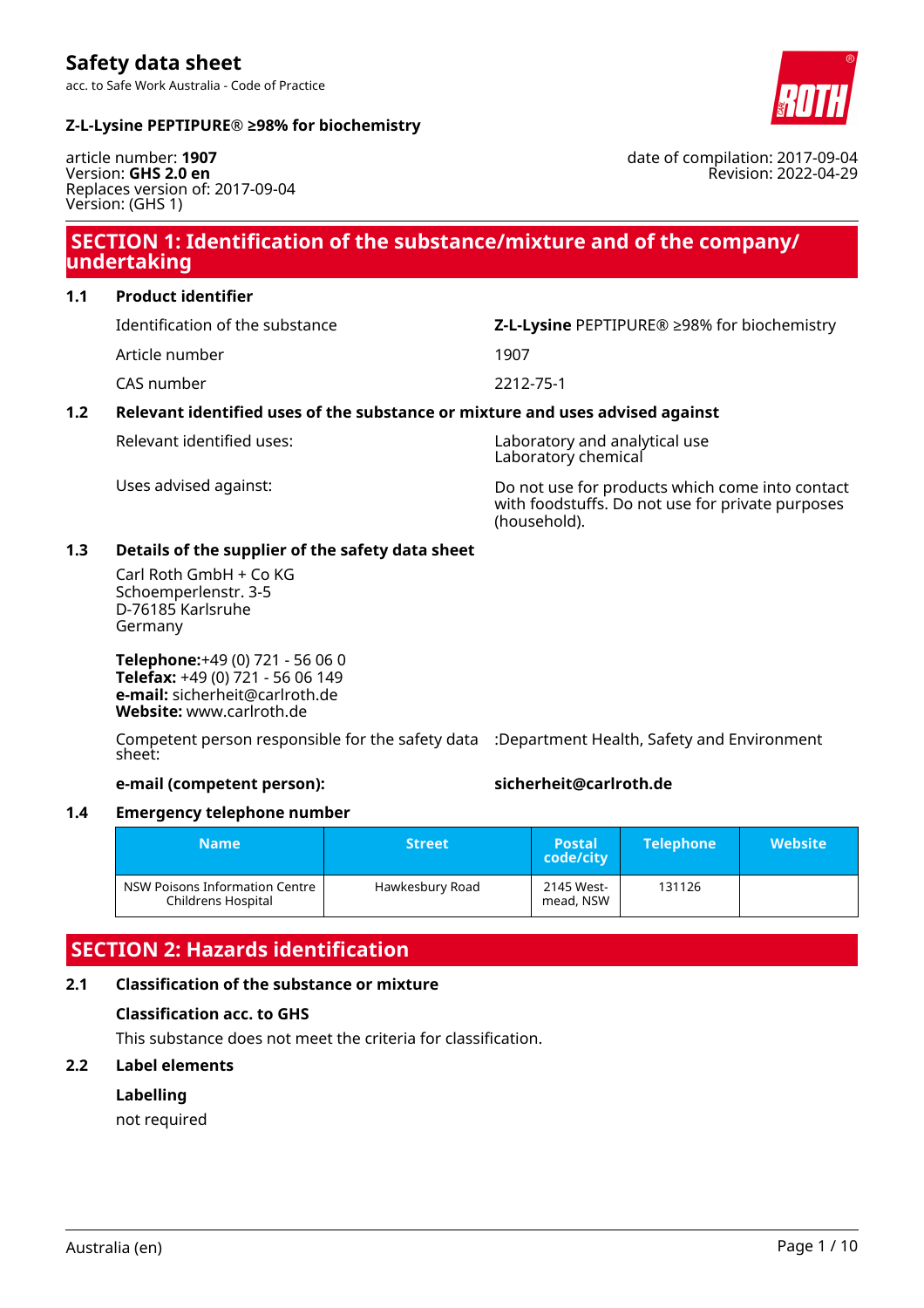acc. to Safe Work Australia - Code of Practice

#### **Z-L-Lysine PEPTIPURE® ≥98% for biochemistry**



article number: **1907**

#### **2.3 Other hazards**

#### **Results of PBT and vPvB assessment**

According to the results of its assessment, this substance is not a PBT or a vPvB.

## **SECTION 3: Composition/information on ingredients**

#### **3.1 Substances**

| Name of substance | Z-L-Lysine         |
|-------------------|--------------------|
| Molecular formula | $C_{14}H_{19}NO_4$ |
| Molar mass        | 265.3 $9/_{mol}$   |
| CAS No            | 2212-75-1          |

## **SECTION 4: First aid measures**

#### **4.1 Description of first aid measures**



#### **General notes**

Take off contaminated clothing.

#### **Following inhalation**

Provide fresh air.

#### **Following skin contact**

Rinse skin with water/shower.

#### **Following eye contact**

Rinse cautiously with water for several minutes.

#### **Following ingestion**

Rinse mouth. Call a doctor if you feel unwell.

**4.2 Most important symptoms and effects, both acute and delayed** Symptoms and effects are not known to date.

## **4.3 Indication of any immediate medical attention and special treatment needed** none

## **SECTION 5: Firefighting measures**

**5.1 Extinguishing media**



#### **Suitable extinguishing media**

co-ordinate firefighting measures to the fire surroundings water, foam, dry extinguishing powder, ABC-powder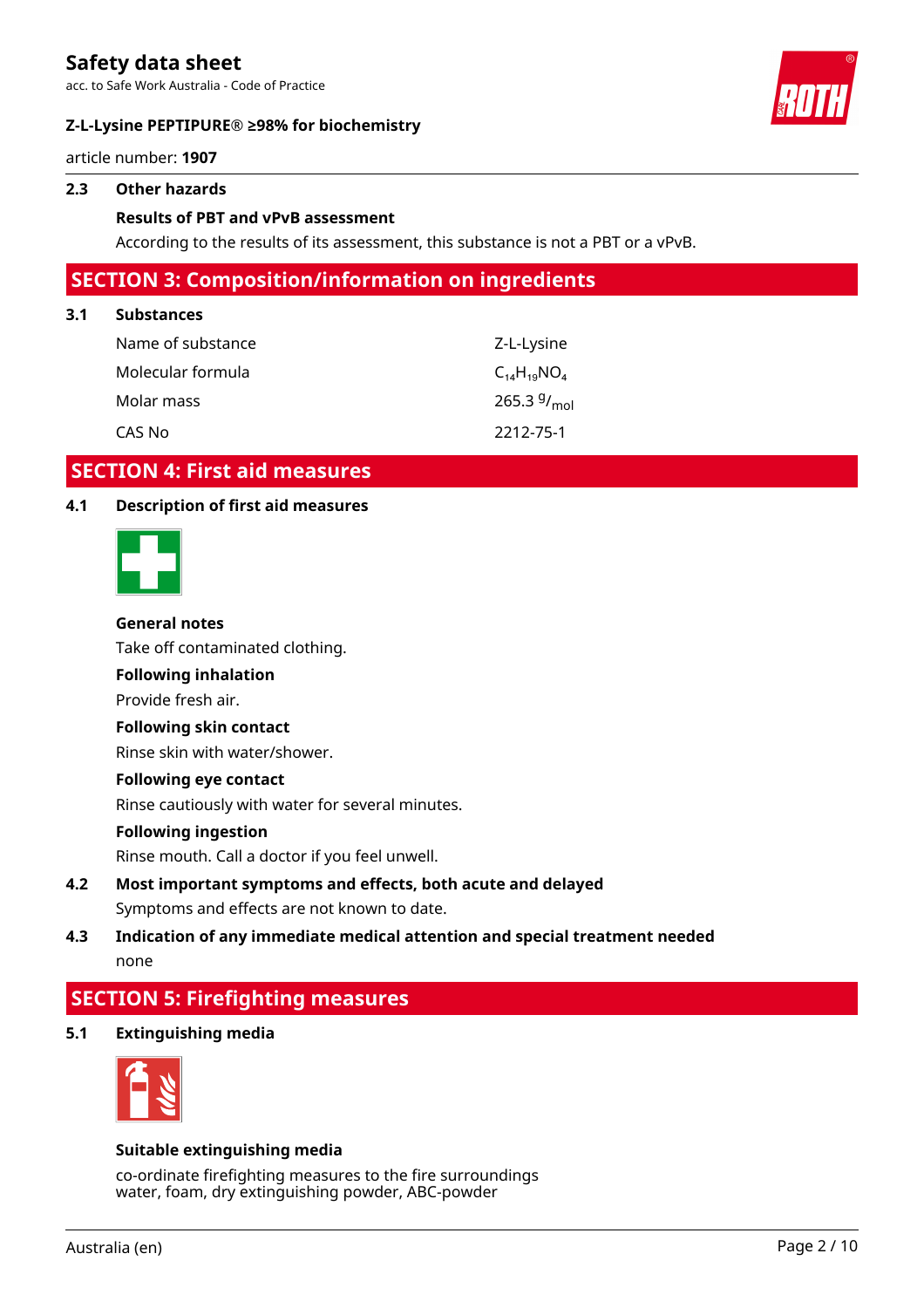acc. to Safe Work Australia - Code of Practice

#### **Z-L-Lysine PEPTIPURE® ≥98% for biochemistry**



article number: **1907**

#### **Unsuitable extinguishing media**

water jet

#### **5.2 Special hazards arising from the substance or mixture**

Combustible.

#### **Hazardous combustion products**

In case of fire may be liberated: Nitrogen oxides (NOx), Carbon monoxide (CO), Carbon dioxide (CO₂)

#### **5.3 Advice for firefighters**

In case of fire and/or explosion do not breathe fumes. Fight fire with normal precautions from a reasonable distance. Wear self-contained breathing apparatus.

## **SECTION 6: Accidental release measures**

**6.1 Personal precautions, protective equipment and emergency procedures**



#### **For non-emergency personnel**

No special measures are necessary.

**6.2 Environmental precautions**

Keep away from drains, surface and ground water.

#### **6.3 Methods and material for containment and cleaning up**

#### **Advice on how to contain a spill**

Covering of drains. Take up mechanically.

#### **Advice on how to clean up a spill**

Take up mechanically.

#### **Other information relating to spills and releases**

Place in appropriate containers for disposal. Ventilate affected area.

#### **6.4 Reference to other sections**

Hazardous combustion products: see section 5. Personal protective equipment: see section 8. Incompatible materials: see section 10. Disposal considerations: see section 13.

## **SECTION 7: Handling and storage**

#### **7.1 Precautions for safe handling**

No special measures are necessary.

#### **Advice on general occupational hygiene**

Keep away from food, drink and animal feedingstuffs.

#### **7.2 Conditions for safe storage, including any incompatibilities**

Store in a dry place.

#### **Incompatible substances or mixtures**

Observe hints for combined storage.

#### **Consideration of other advice:**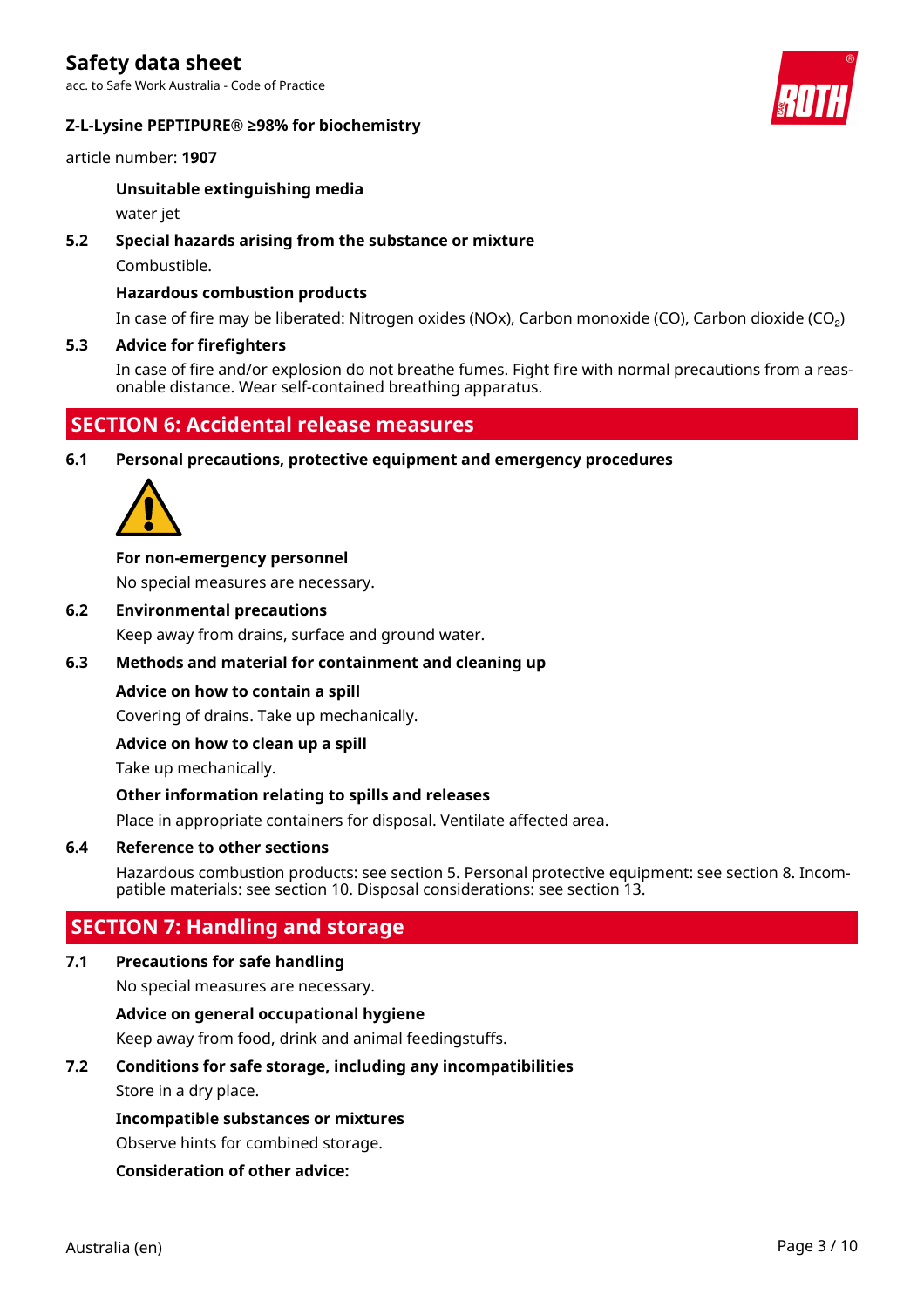acc. to Safe Work Australia - Code of Practice

#### **Z-L-Lysine PEPTIPURE® ≥98% for biochemistry**



article number: **1907**

### **Specific designs for storage rooms or vessels** Recommended storage temperature: 15 – 25 °C

**7.3 Specific end use(s)**

No information available.

## **SECTION 8: Exposure controls/personal protection**

**8.1 Control parameters**

#### **National limit values**

# **Occupational exposure limit values (Workplace Exposure Limits)**

This information is not available.

#### **8.2 Exposure controls**

#### **Individual protection measures (personal protective equipment)**

#### **Eye/face protection**



Use safety goggle with side protection.

#### **Skin protection**



#### **• hand protection**

Wear suitable gloves. Chemical protection gloves are suitable, which are tested according to EN 374.

#### **• type of material**

NBR (Nitrile rubber)

#### **• material thickness**

>0,11 mm

#### **• breakthrough times of the glove material**

>480 minutes (permeation: level 6)

#### **• other protection measures**

Take recovery periods for skin regeneration. Preventive skin protection (barrier creams/ointments) is recommended.

#### **Respiratory protection**



Respiratory protection necessary at: Dust formation. Particulate filter device (EN 143). P1 (filters at least 80 % of airborne particles, colour code: White).

#### **Environmental exposure controls**

Keep away from drains, surface and ground water.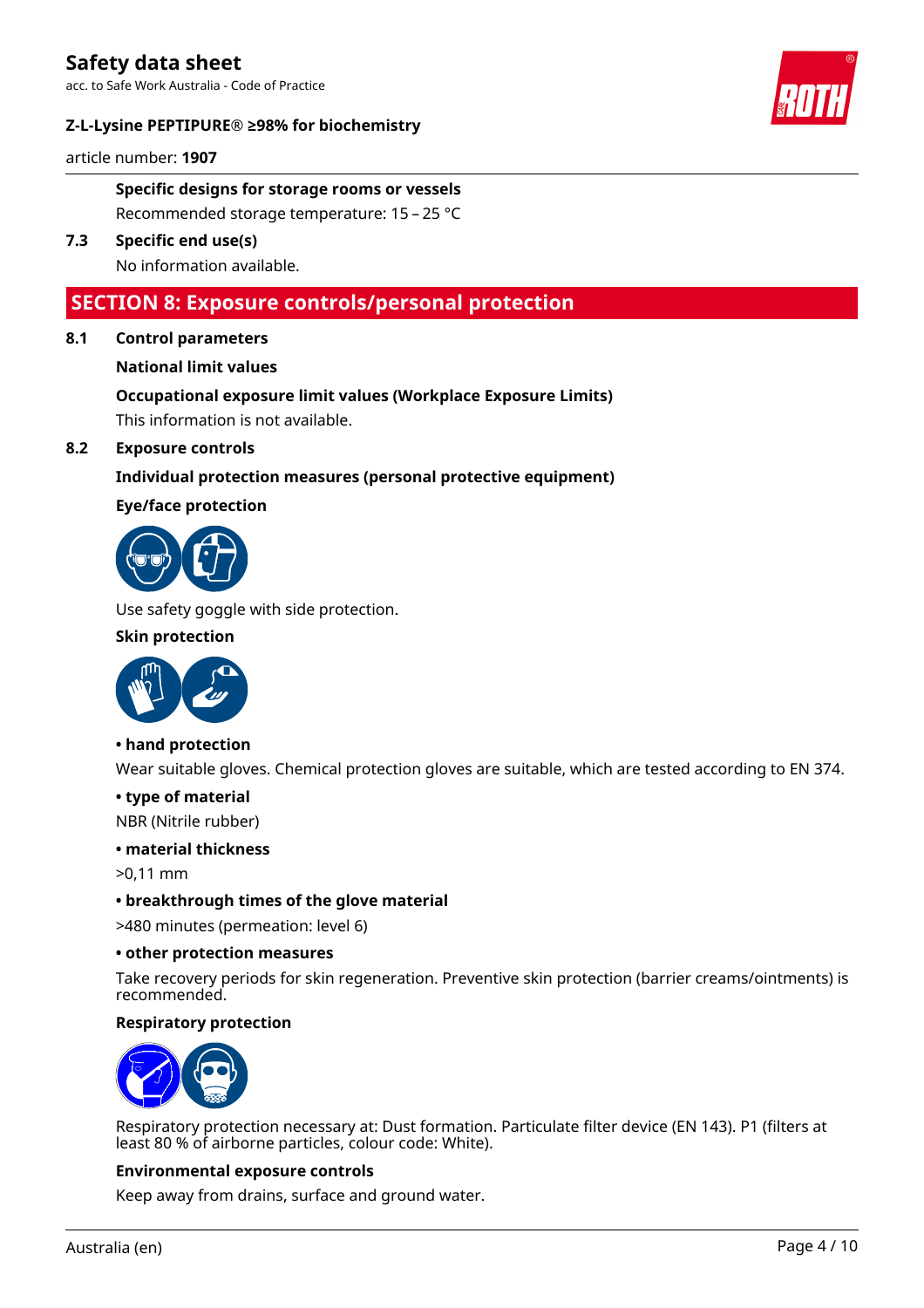acc. to Safe Work Australia - Code of Practice

### **Z-L-Lysine PEPTIPURE® ≥98% for biochemistry**



article number: **1907**

# **SECTION 9: Physical and chemical properties**

| 9.1 | Information on basic physical and chemical properties       |                                                                |  |  |
|-----|-------------------------------------------------------------|----------------------------------------------------------------|--|--|
|     | Physical state                                              | solid                                                          |  |  |
|     | Form                                                        | powder, crystalline                                            |  |  |
|     | Colour                                                      | whitish                                                        |  |  |
|     | Odour                                                       | characteristic                                                 |  |  |
|     | Melting point/freezing point                                | $210 - 230 °C$                                                 |  |  |
|     | Boiling point or initial boiling point and boiling<br>range | not determined                                                 |  |  |
|     | Flammability                                                | this material is combustible, but will not ignite<br>readily   |  |  |
|     | Lower and upper explosion limit                             | not determined                                                 |  |  |
|     | Flash point                                                 | not applicable                                                 |  |  |
|     | Auto-ignition temperature                                   | not determined                                                 |  |  |
|     | Decomposition temperature                                   | not relevant                                                   |  |  |
|     | pH (value)                                                  | not applicable                                                 |  |  |
|     | Kinematic viscosity                                         | not relevant                                                   |  |  |
|     | Solubility(ies)                                             |                                                                |  |  |
|     | Water solubility                                            | not determined                                                 |  |  |
|     | Partition coefficient                                       |                                                                |  |  |
|     | Partition coefficient n-octanol/water (log value):          | this information is not available                              |  |  |
|     | Vapour pressure                                             | not determined                                                 |  |  |
|     | Density and/or relative density                             |                                                                |  |  |
|     | Density                                                     | not determined                                                 |  |  |
|     | Relative vapour density                                     | information on this property is not available                  |  |  |
|     | Particle characteristics                                    | No data available.                                             |  |  |
|     | Other safety parameters                                     |                                                                |  |  |
|     | Oxidising properties                                        | none                                                           |  |  |
| 9.2 | <b>Other information</b>                                    |                                                                |  |  |
|     | Information with regard to physical hazard<br>classes:      | hazard classes acc. to GHS<br>(physical hazards): not relevant |  |  |
|     | Other safety characteristics:                               | There is no additional information.                            |  |  |
|     |                                                             |                                                                |  |  |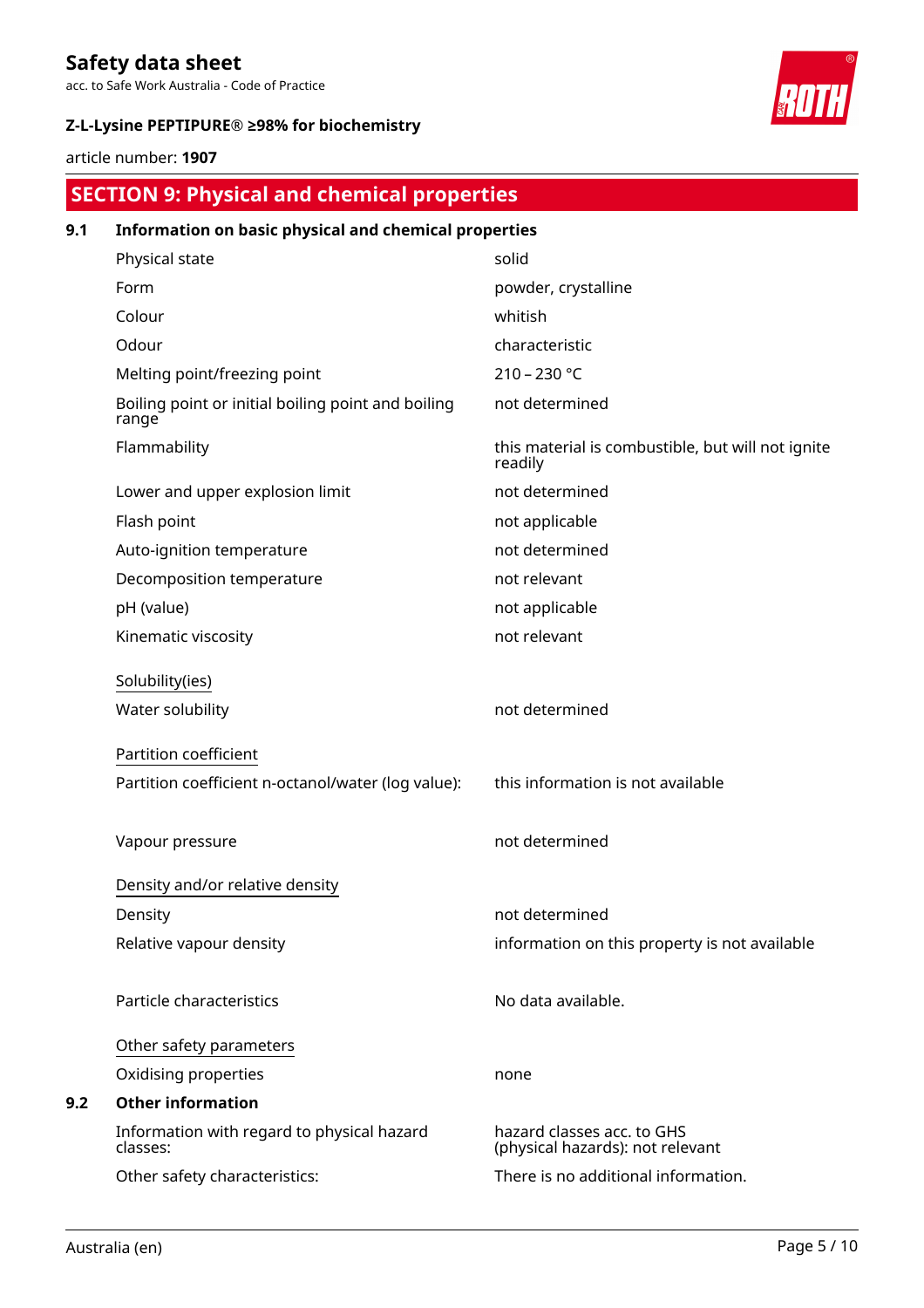acc. to Safe Work Australia - Code of Practice

#### **Z-L-Lysine PEPTIPURE® ≥98% for biochemistry**

#### article number: **1907**

# **SECTION 10: Stability and reactivity**

#### **10.1 Reactivity**

The product in the delivered form is not dust explosion capable; the enrichment of fine dust however leads to the danger of dust explosion.

#### **10.2 Chemical stability**

The material is stable under normal ambient and anticipated storage and handling conditions of temperature and pressure.

#### **10.3 Possibility of hazardous reactions**

**Violent reaction with:** strong oxidiser

**10.4 Conditions to avoid**

UV-radiation/sunlight. Protect from moisture. Keep away from heat.

**10.5 Incompatible materials**

There is no additional information.

#### **10.6 Hazardous decomposition products**

Hazardous combustion products: see section 5.

## **SECTION 11: Toxicological information**

#### **11.1 Information on toxicological effects**

#### **Classification acc. to GHS**

This substance does not meet the criteria for classification.

#### **Acute toxicity**

Shall not be classified as acutely toxic.

#### **Skin corrosion/irritation**

Shall not be classified as corrosive/irritant to skin.

#### **Serious eye damage/eye irritation**

Shall not be classified as seriously damaging to the eye or eye irritant.

#### **Respiratory or skin sensitisation**

Shall not be classified as a respiratory or skin sensitiser.

#### **Germ cell mutagenicity**

Shall not be classified as germ cell mutagenic.

#### **Carcinogenicity**

Shall not be classified as carcinogenic.

#### **Reproductive toxicity**

Shall not be classified as a reproductive toxicant.

#### **Specific target organ toxicity - single exposure**

Shall not be classified as a specific target organ toxicant (single exposure).

#### **Specific target organ toxicity - repeated exposure**

Shall not be classified as a specific target organ toxicant (repeated exposure).

#### **Aspiration hazard**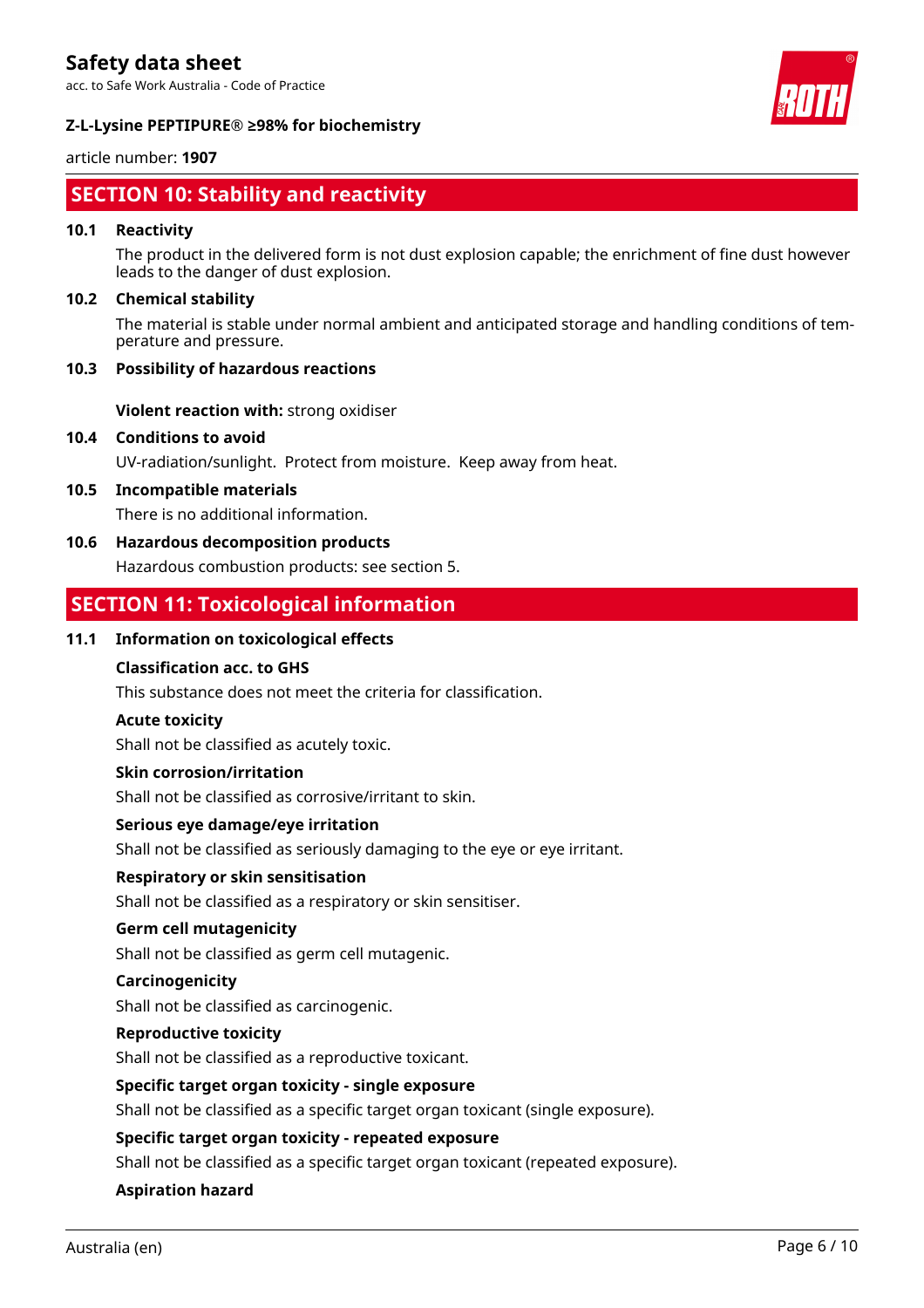acc. to Safe Work Australia - Code of Practice

#### **Z-L-Lysine PEPTIPURE® ≥98% for biochemistry**



article number: **1907**

Shall not be classified as presenting an aspiration hazard.

#### **Symptoms related to the physical, chemical and toxicological characteristics**

#### **• If swallowed**

Data are not available.

#### **• If in eyes**

Data are not available.

#### **• If inhaled**

Data are not available.

#### **• If on skin**

Data are not available.

#### **• Other information**

Health effects are not known.

# **11.2 Endocrine disrupting properties**

Not listed.

## **SECTION 12: Ecological information**

#### **12.1 Toxicity**

#### **Biodegradation**

Data are not available.

#### **12.2 Process of degradability**

Theoretical Oxygen Demand with nitrification: 2.141 <sup>mg</sup>/<sub>mg</sub> Theoretical Oxygen Demand: 1.93  $_{\rm mg}^{\rm mg}/_{\rm mg}$ Theoretical Carbon Dioxide: 2.322  $mg/mq$ 

#### **12.3 Bioaccumulative potential**

Data are not available.

#### **12.4 Mobility in soil**

Data are not available.

## **12.5 Results of PBT and vPvB assessment**

Data are not available.

#### **12.6 Endocrine disrupting properties** Not listed.

#### **12.7 Other adverse effects**

Data are not available.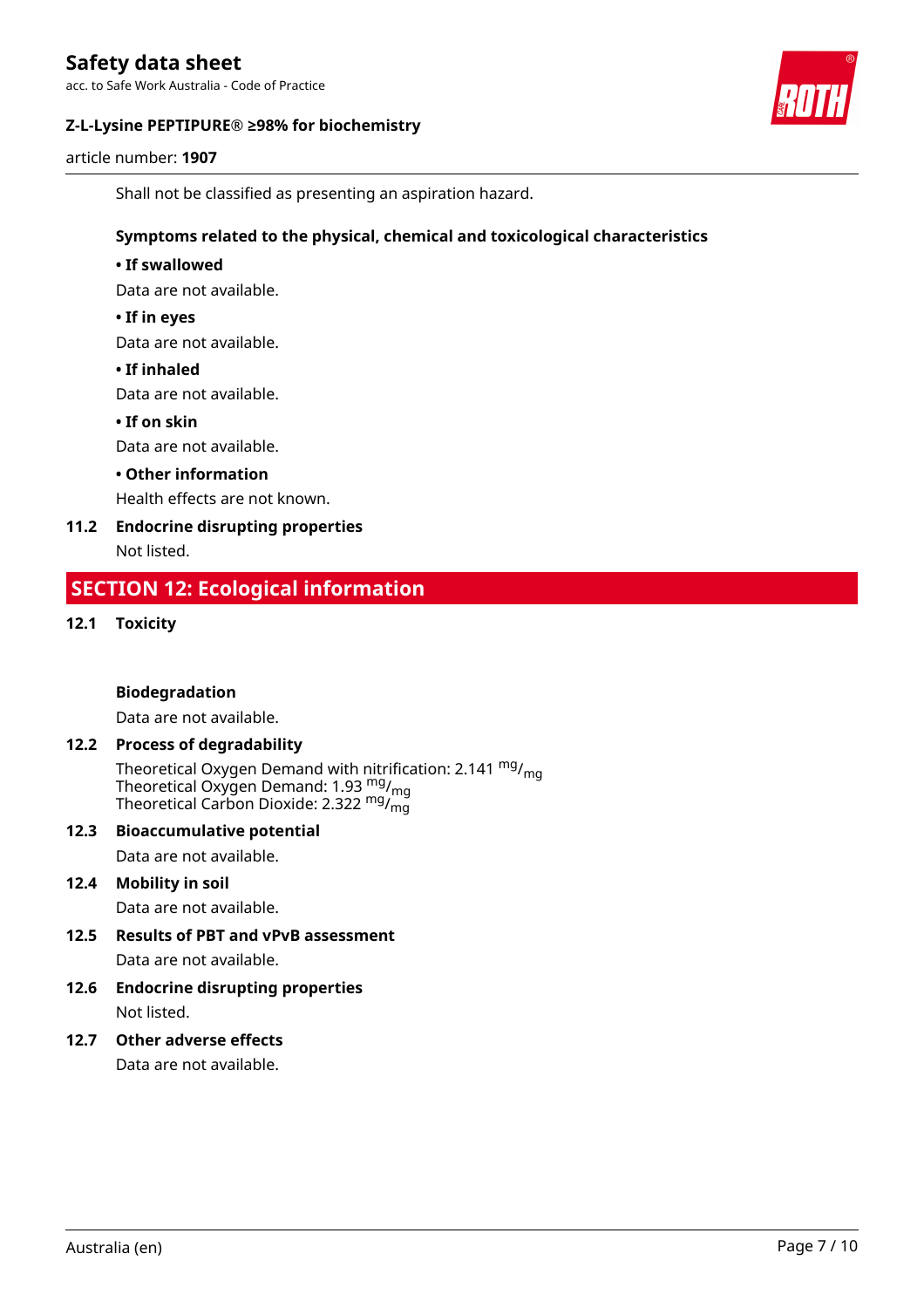acc. to Safe Work Australia - Code of Practice

#### **Z-L-Lysine PEPTIPURE® ≥98% for biochemistry**



article number: **1907**

## **SECTION 13: Disposal considerations**

#### **13.1 Waste treatment methods**



Consult the appropriate local waste disposal expert about waste disposal.

#### **Sewage disposal-relevant information**

Do not empty into drains.

#### **13.3 Remarks**

Waste shall be separated into the categories that can be handled separately by the local or national waste management facilities. Please consider the relevant national or regional provisions.

## **SECTION 14: Transport information**

- 
- **14.2 UN proper shipping name** not assigned
- **14.3 Transport hazard class(es)** not assigned
- **14.4 Packing group not assigned not assigned**
- 

**14.1 UN number 14.1 UN** number

- 
- 
- 
- **14.5 Environmental hazards** non-environmentally hazardous acc. to the dangerous goods regulations
- **14.6 Special precautions for user** There is no additional information.
- **14.7 Transport in bulk according to IMO instruments** The cargo is not intended to be carried in bulk.

#### **14.8 Information for each of the UN Model Regulations**

**Transport informationNational regulationsAdditional information(UN RTDG)**

Not subject to transport regulations. UN RTDG

**International Maritime Dangerous Goods Code (IMDG) - Additional information** Not subject to IMDG.

**International Civil Aviation Organization (ICAO-IATA/DGR) - Additional information** Not subject to ICAO-IATA.

## **SECTION 15: Regulatory information**

**15.1 Safety, health and environmental regulations/legislation specific for the substance or mixture** There is no additional information.

#### **Other information**

Directive 94/33/EC on the protection of young people at work. Observe employment restrictions under the Maternity Protection Directive (92/85/EEC) for expectant or nursing mothers.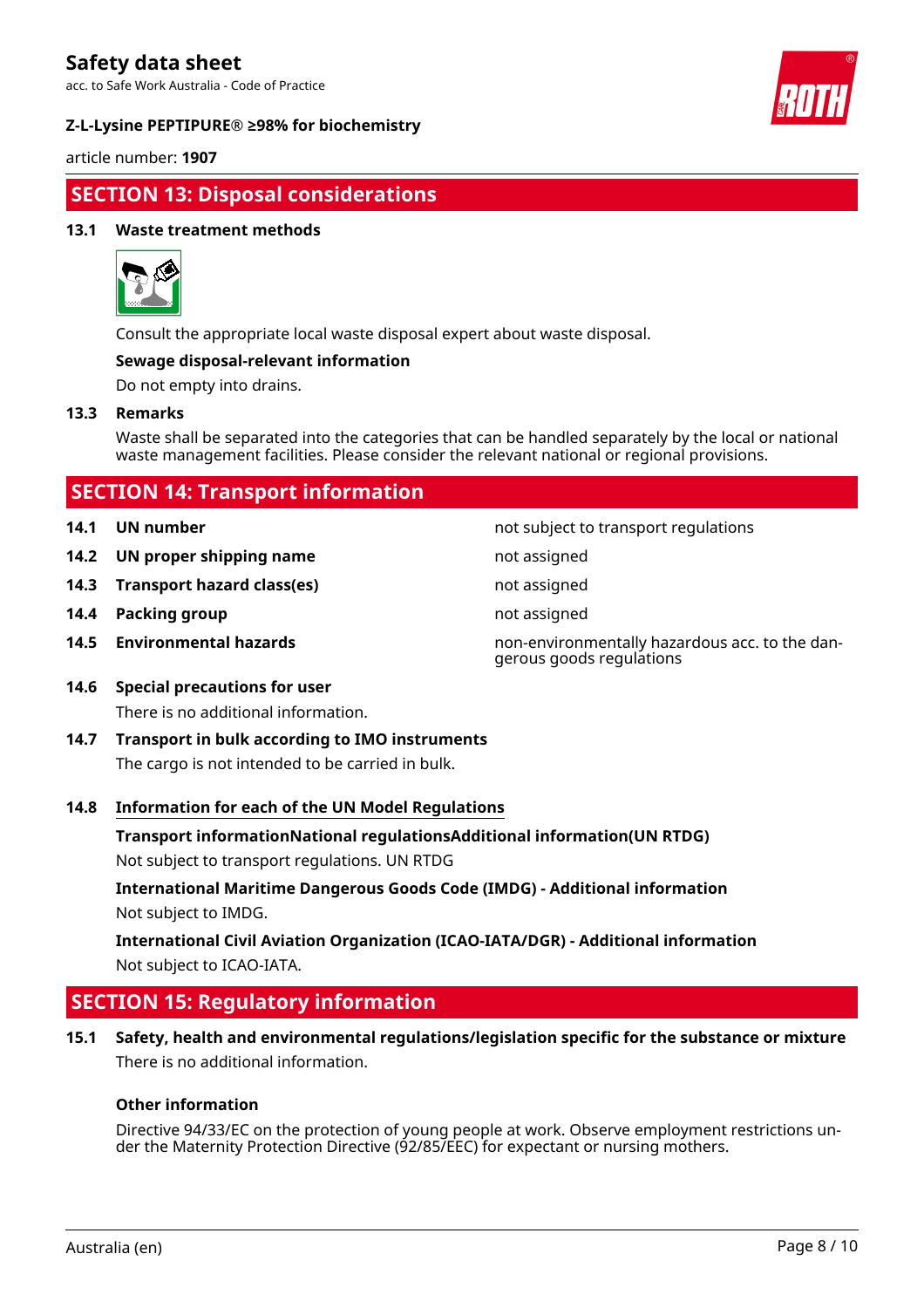acc. to Safe Work Australia - Code of Practice

#### **Z-L-Lysine PEPTIPURE® ≥98% for biochemistry**



article number: **1907**

#### **National inventories**

| <b>Country</b> | <b>Inventory</b> | <b>Status</b>       |
|----------------|------------------|---------------------|
| CA             | <b>NDSL</b>      | substance is listed |
| EU             | ECSI             | substance is listed |
| IP             | ISHA-ENCS        | substance is listed |
| TW             | <b>TCSI</b>      | substance is listed |
| US             | <b>TSCA</b>      | substance is listed |

#### **Legend**

ECSI EC Substance Inventory (EINECS, ELINCS, NLP) ISHA-ENCS Inventory of Existing and New Chemical Substances (ISHA-ENCS) NDSL Non-domestic Substances List (NDSL) TCSI Taiwan Chemical Substance Inventory TSCA Toxic Substance Control Act

#### **15.2 Chemical Safety Assessment**

No Chemical Safety Assessment has been carried out for this substance.

### **SECTION 16: Other information**

#### **Indication of changes (revised safety data sheet)**

Alignment to regulation: Globally Harmonized System of Classification and Labelling of Chemicals ("Purple book").

Restructuring: section 9, section 14

| <b>Section</b> | <b>Former entry (text/value)</b>                                                                                                                                                                                  | <b>Actual entry (text/value)</b>                                                                                             | Safety-<br>relev-<br>ant |
|----------------|-------------------------------------------------------------------------------------------------------------------------------------------------------------------------------------------------------------------|------------------------------------------------------------------------------------------------------------------------------|--------------------------|
| 2.1            | Classification acc. to GHS:<br>This substance does not meet the criteria for<br>classification in accordance with Regulation No<br>1272/2008/EC. This substance does not meet<br>the criteria for classification. | Classification acc. to GHS:<br>This substance does not meet the criteria for<br>classification.                              | yes                      |
| 2.2            | Signal word:<br>not required                                                                                                                                                                                      |                                                                                                                              | yes                      |
| 2.3            | Other hazards:<br>There is no additional information.                                                                                                                                                             | Other hazards                                                                                                                | yes                      |
| 2.3            |                                                                                                                                                                                                                   | Results of PBT and vPvB assessment:<br>According to the results of its assessment, this<br>substance is not a PBT or a vPvB. | yes                      |

#### **Abbreviations and acronyms**

| Abbr.         | <b>Descriptions of used abbreviations</b>                                                                      |
|---------------|----------------------------------------------------------------------------------------------------------------|
| CAS.          | Chemical Abstracts Service (service that maintains the most comprehensive list of chemical substances)         |
| <b>DGR</b>    | Dangerous Goods Regulations (see IATA/DGR)                                                                     |
| <b>EINECS</b> | European Inventory of Existing Commercial Chemical Substances                                                  |
| <b>ELINCS</b> | European List of Notified Chemical Substances                                                                  |
| <b>GHS</b>    | "Globally Harmonized System of Classification and Labelling of Chemicals" developed by the United Na-<br>tions |
| <b>IATA</b>   | International Air Transport Association                                                                        |